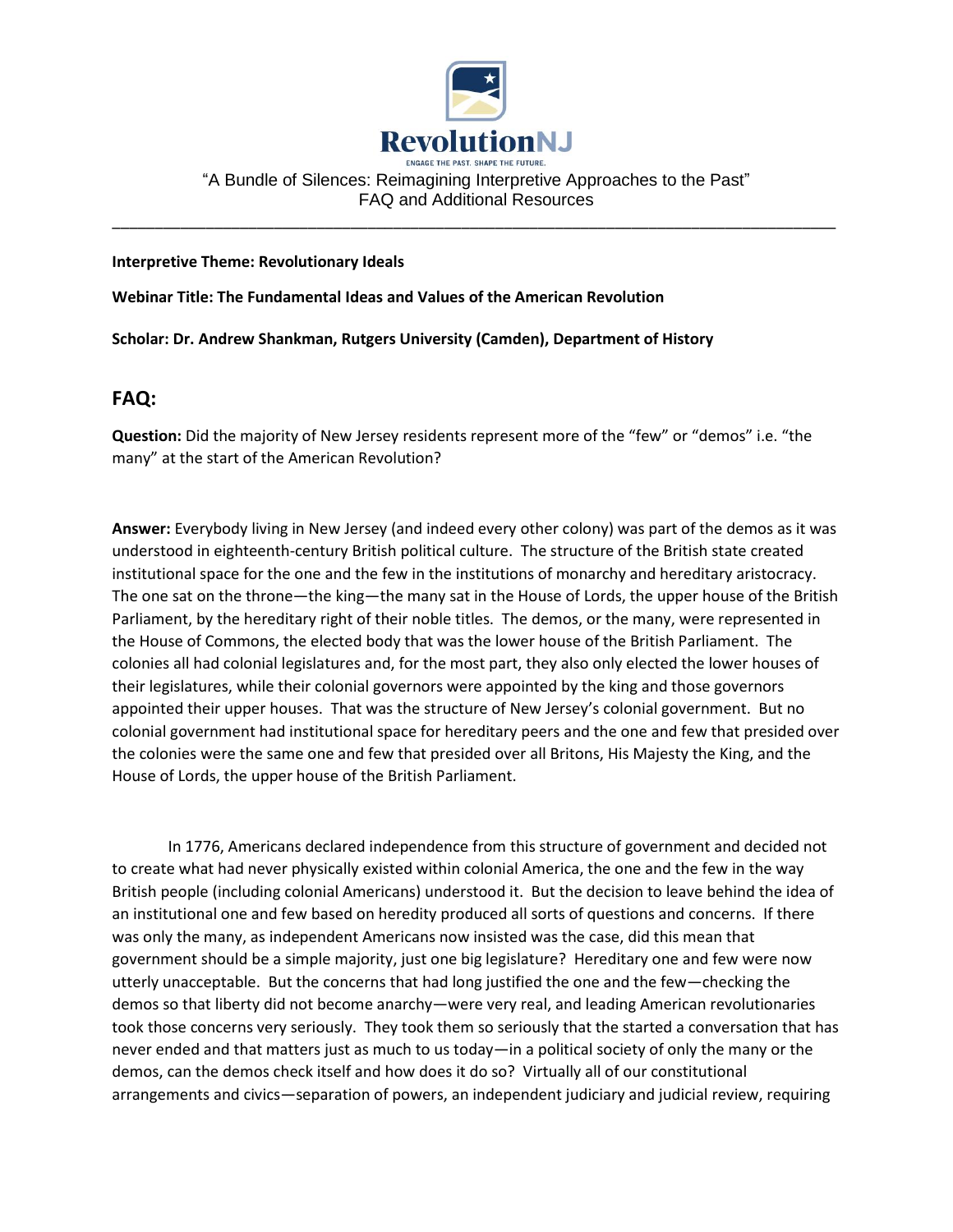equal representation of states in the Senate, the Electoral College, etc.—are part of the effort to address the fascinating and complex question of how to organize a political society comprised of only the demos that can prevent the demos from violating the rights of those who are not part of the majority due either to creed, ethnicity, race, sexual orientation, political belief etc. How and to what extent can the majority be prevented from doing what it wishes to do in a political society that is solely the demos is perhaps the most important and pressing question we face as a society at the 250th anniversary of the American Revolution.

**Question:** If the revolution began because colonial gentry thought they were being mistreated by Britain, and only over time (through the experience of the revolutionary war) did ordinary white men come to claim ownership over the "slippery" idea of equality, then why did those ordinary white men fight in the revolution to begin with?

**Answer:** The majority of ordinary white men did support the demand for independence in 1776. In many ways, their experiences from 1765 through 1775 caused small landowners (who were the majority of ordinary white men) and craftsmen to conclude that many frustrations and tensions they had long felt were due as much to British policies and aggression as to sources inside their own colonies. But thinking like that was a relatively recent—post mid-1760s—development. Beginning in about the 1740s in colonial America, rapidly rising population due to higher birth rates and increased immigration from Britain and Europe produced, really for the first time, land scarcity, a scarcity that intensified between 1740 and 1765. That was one reason for the intensity of wars such as the French and Indian War (1754- 1763) and so much movement west toward and even across the Appalachians and out of New England.

Pressure on resources produced rising social stratification and social tensions inside almost all the colonies, and these tensions predated the imperial policies and conflicts that provoked the crisis with the empire after the mid-1760s. Had Britain not begun to tax the colonies and engage in other punitive measures in the decade before Lexington and Concord, it's likely that internal class conflicts and social tensions inside the colonies would have continued to divide elite gentlemen from ordinary white men. One can see in early imperial conflicts such as the Stamp Act riots of 1765, for example, many ordinary white men using the general anger about the Stamp Act to also strike at wealthy members of their communities, something that gravely concerned wealthy colonists who opposed the Stamp Act just as much as it concerned wealthy colonists who supported it.

But in many ways, beginning with the Stamp Act crisis of 1765-66, British imperial policy makers intervened to provide white men in colonial America a common set of concerns and a common language that appealed across class lines. The Stamp Act taxed the paper contracts and titles that merchants and land speculators needed to conduct their business as well as the marriage licenses the sons of small farmers needed to start their families and produce the labor force to maintain their farms. It even taxed the cards and playing dice laboring men enjoyed at the end of a day's work in the village tavern. More precisely, when Britain appeared not to respect white male property owners as true Britons, deserving of British liberty such as the protection of property and no taxation without representation, elite gentlemen could agree with ordinary white men that the British state seemed to disrespect them to the point of denying them the natural rights that this same British state claimed to cherish and protect.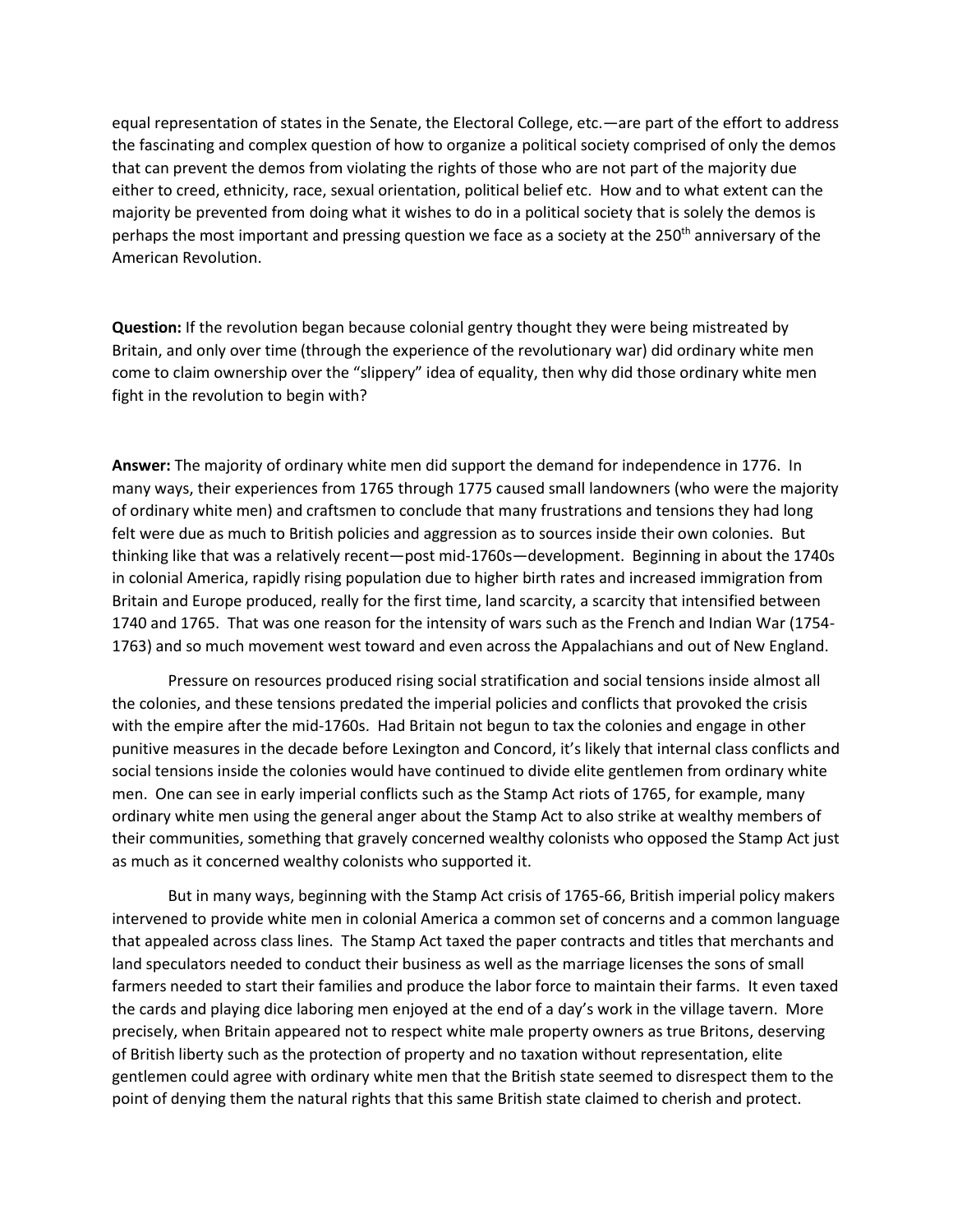Given the growing social and economic cleavages, tensions, and conflicts colonial Americans were producing among themselves, Britain's wholly disruptive intrusion into colonial affairs after 1765 served to temporarily refocus people's concerns and drive together colonial Americans who had been drifting apart.

However, during and after the revolution, while elite gentlemen hoped the revolution would remain simply a battle for home rule—that is a battle to make sure that the newly independent United States was not governed by Britain—ordinary white men wanted to make it a battle about both home rule and who would rule at home. The second battle was a conflict among white men about what sort of society independence would create and to what extent the colonial social order of inequality and wealth stratification among white men would be allowed to survive. The charged, "slippery" language of equality indicted not just British actions but also, for many ordinary white men, the social and economic conditions that colonial gentlemen—now revolutionary leaders—had little interest in challenging. Ordinary white men certainly cared about home rule for its own sake. But they also came to understand in the mid to late 1770s that securing home rule also allowed them much more space to pursue the question of who would rule at home. The fluid and raucous revolutionary situation they were living in encourage their understanding of the connections between issues of home rule and who should rule at home, and so living in and fighting a revolution helped further their consciousness of taking ownership over the American Revolution.

## **Additional Resources:**

#### **Political Thought of the American Revolutionary Era**

Paul Rahe, *Republics Ancient and Modern* Andrew Shankman, *Original Intents: Hamilton, Jefferson, Madison, and the American Founding* Colleen Sheehan, *James Madison and the Spirit of Republican Self-Government* Gordon S. Wood, *Creation of the American Republic, 1776-1787*

#### **Ordinary White Men of the Revolutionary Era**

Terry Bouton, *Taming Democracy: The People, The Founders, and the Troubled Ending of the American Revolution*

Brenden McConville, *These Daring Disturbers of the Peace: The Struggle for Property and Power in Early New Jersey*

Howard Pashman, *Building a Revolutionary State: The Legal Transformation of New York, 1776-1783*

Alfred F. Young, *The Shoemaker and the Tea Party: Memory and the American Revolution*

#### **Women in the Revolutionary Era**